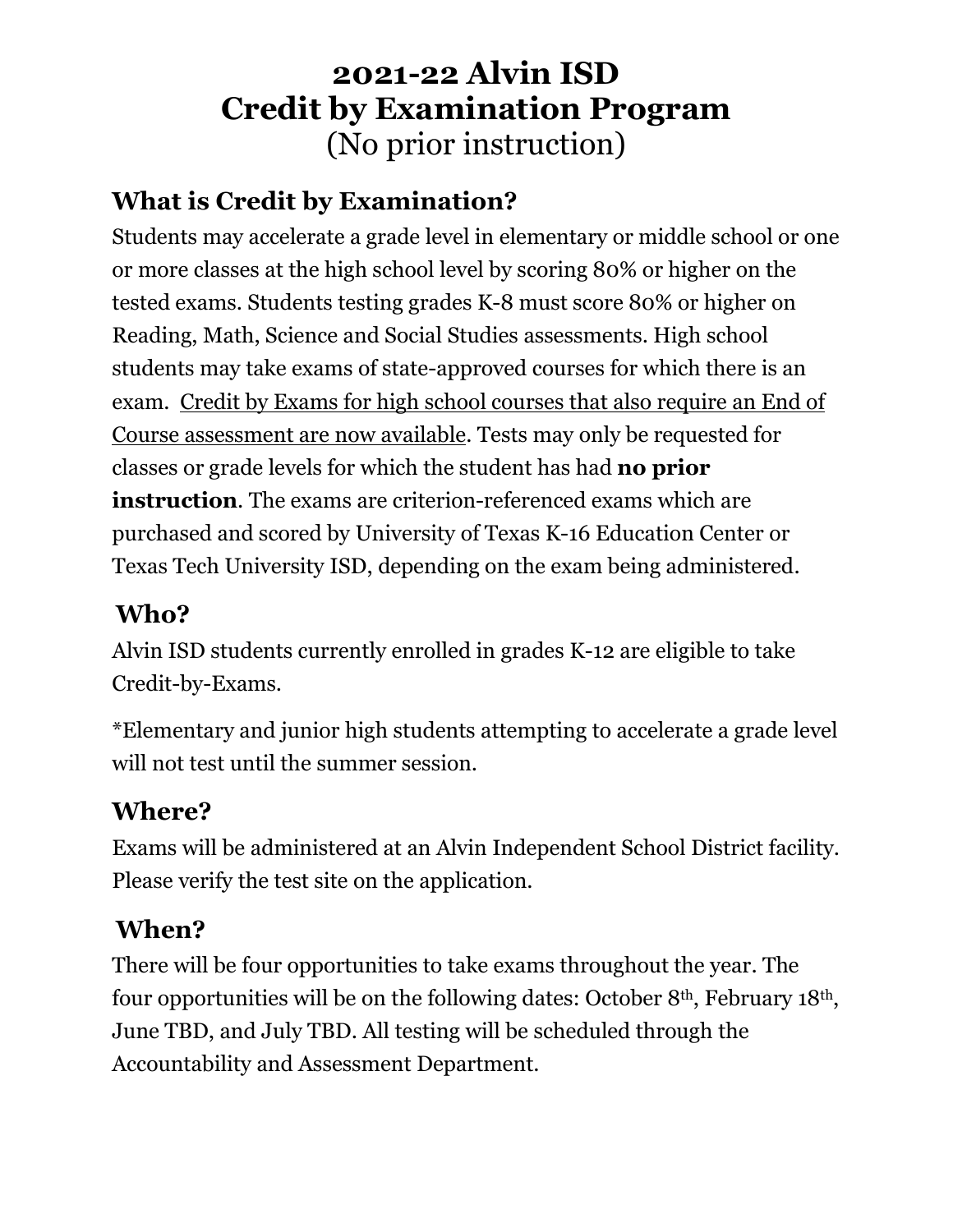## **Time?**

There will be two sessions of testing per day. The morning session will begin promptly at 8:00 a.m. Students should arrive by 7:45 a.m. so testing can begin on time. The afternoon session will vary depending on the student and the assessment being taken. Students will be allowed to work at their own pace, but they may not take more than 3 hours per exam to finish. Students may finish prior to the 3 hour time limit and will not be supervised once leaving the testing area. Arrangements should be made in advance for your child to be picked up once they are finished testing.

#### **Fee?**

Alvin ISD does not charge a fee for these exams but a deposit is required. The deposit is \$25 per test and fully refundable regardless of whether the student passes or fails the exam. Deposits will not be refunded for students who register and do not attend the test administration.

## **How to Apply?**

Students or parents may pick up an application from a school administrator or school counselor. After the application has been completely filled out, signed by a parent, the student (if secondary), and signed by a school official, it must be returned to the campus with the deposit.

## **What to Bring?**

Students should bring all materials listed on the University of Texas website. It is the responsibility of the parent and/or student to verify the materials needed for the exams. Click on the link below to view these materials and available reviews.

[UT Credit by Exam-Study Guides](https://highschool.utexas.edu/cbe_study_guides)